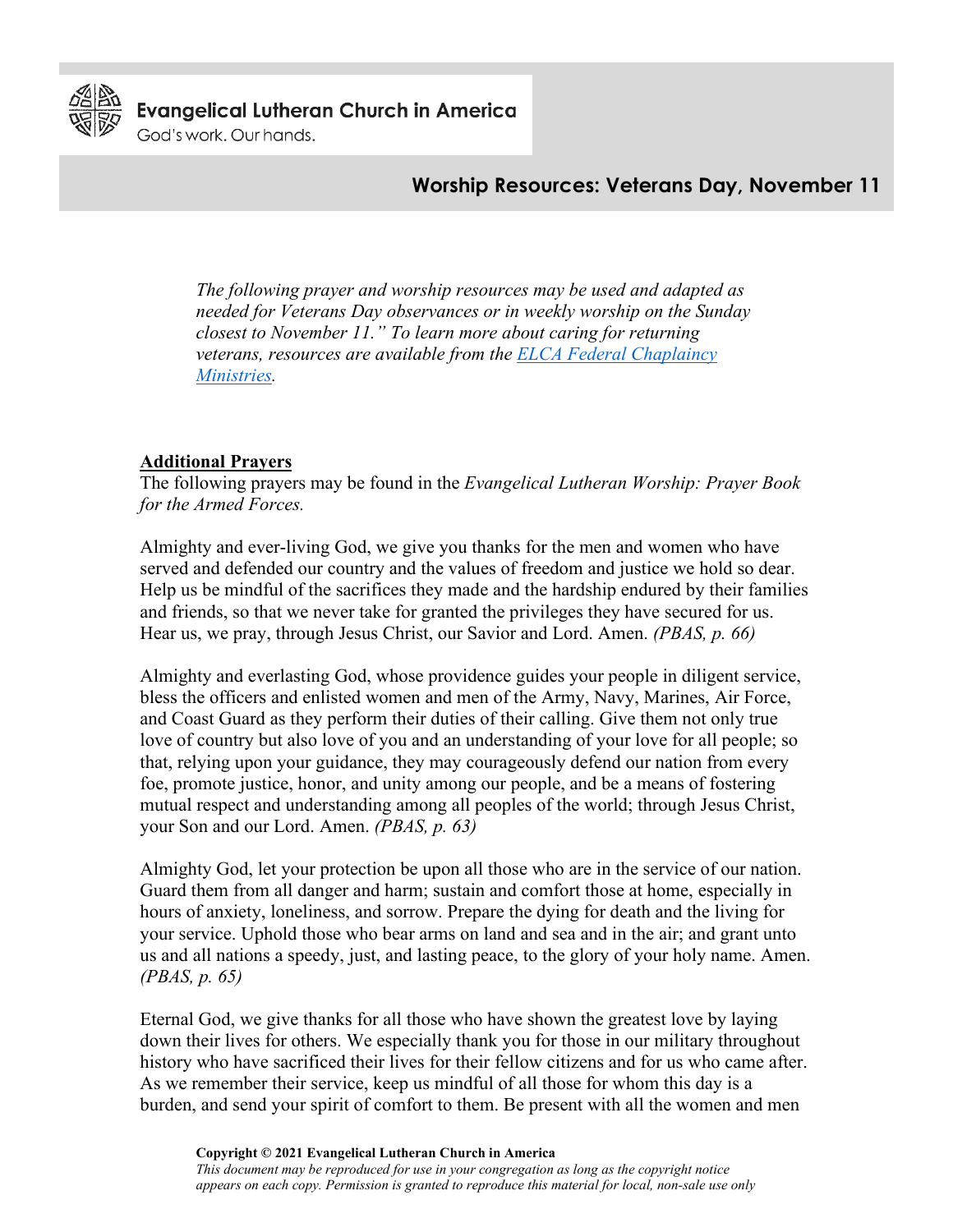who are serving in the military today. [Though they are at war] let them live for the peace known only from you. Help us to be worthy of their legacy, and keep us mindful of their service, that in all things we may live our lives in praise and thanksgiving to you; through Jesus Christ, our Savior and Lord. Amen. *(PBAS, p. 65)*

Merciful God, you grieve amid the pain, fear, and suffering of your children. Look with compassion on all who endure the miseries of war. Be mindful, too, of those who day and night face peril in defense of our nation. Guide them in their duties as they seek justice of our nation. Guide them in their duties as they seek justice for those subjected to tyranny and liberty for those who are oppressed. Eternal Protector of the helpless, hear the cry of the distressed and grant speedy deliverance in a new day of peace and concord. Amen. *(PBAS, p. 65)*

Almighty God, we commend to your gracious care and keeping all the men and women of our armed forces at home and abroad. Defend them day by day with your heavenly grace; strengthen them in their trials and temptations; give them courage to face the perils that surround them; and grant them a sense of your abiding presence wherever they may be; through Jesus Christ, our Savior and Lord. Amen. *(ELW, p. 77)*

### **A Litany for Veterans**

On this day, we remember those who have served in our armed forces

*Pause for silent reflection*

Prince of Peace, even as we pray for an end to war, **We give thanks for our soldiers' courage, for their love of country, and for their work to bring peace to our world.**

Healer of All, bind up the wounds of all who have served **Show us how to comfort those who are hurting.**

Merciful God, all suffer the cost of war. **We remember widows and widowers, orphans, and all those separated from those they love.**

We pray, Gracious God,

that swords will be turned into plowshares and that peace will reign. **We give thanks for all who have served. Shield from danger those who bravely protect us. With them, may we glory not in war, but in your love and righteousness. Strengthen us to be your peacemakers in the world. Amen.** [1](#page-1-0)

#### **Other Ideas for Worship**

 Following the Hymn of the Day, include the *Affirmation of Baptism for Returning Veterans*. This is found in *Evangelical Lutheran Worship Prayer Book for the Armed Forces*, p. 125ff.

<span id="page-1-0"></span><sup>1</sup> Adapted from "A Litany for Veterans," The Rev. Tom Williams Whitefish Bay, Wis. Used with permission and reproducible for one-time congregational use with proper attribution.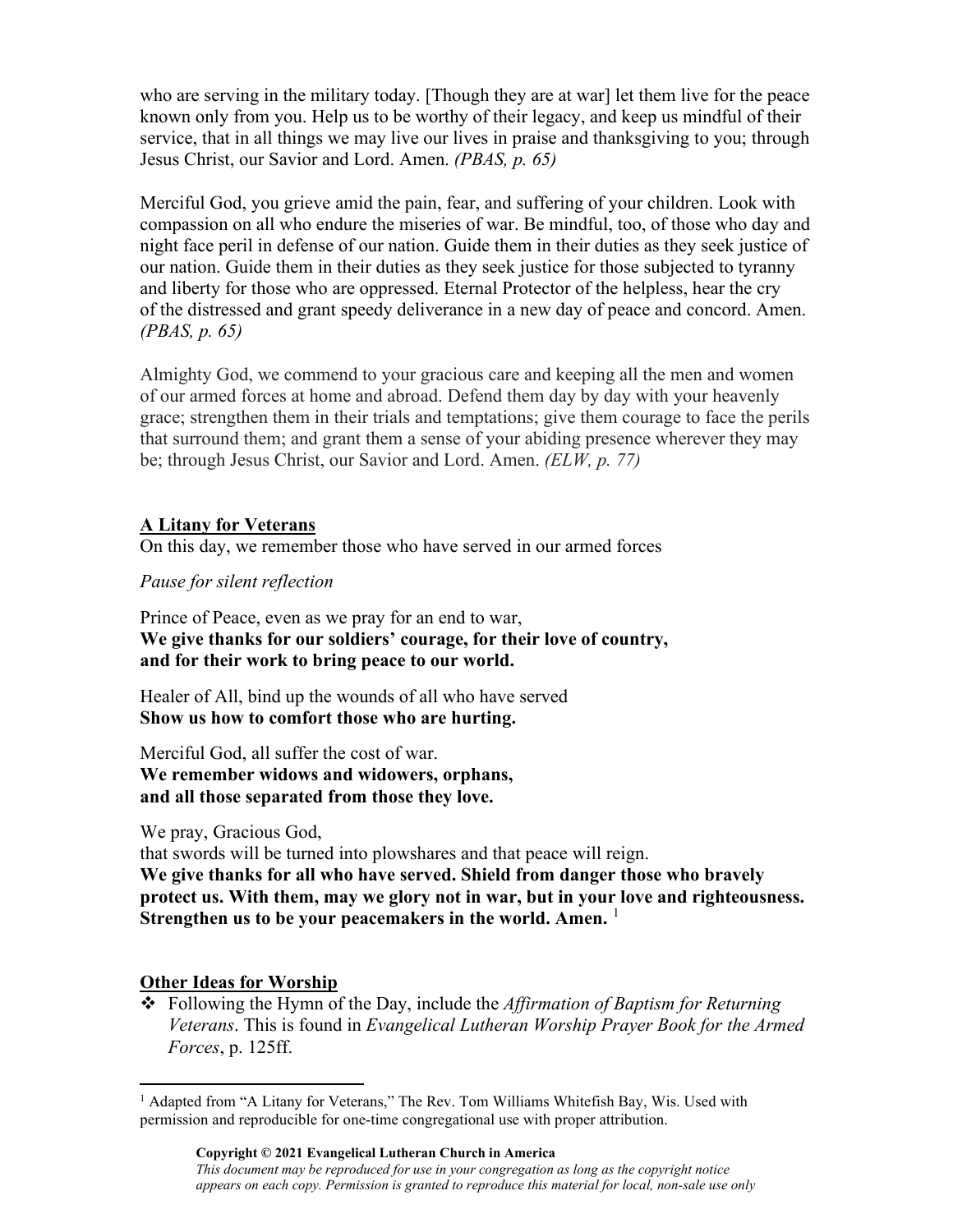- Following the Prayer after Communion, prior to the Blessing, include the *Affirmation of Christian Vocation*. This is found in *Evangelical Lutheran Worship*, p. 84. Invite all veterans forward or to stand where they are.
- Set-up a world map somewhere in the worship space or fellowship hall, invite people to place the name of service man or women who is currently serving and pin their name to the location of their service. This could be done during the prayers of intercession and offering a prayer for each of those persons and places.
- Purchase in advance and dedicate in worship copies of the *Prayer Book for the Armed Services* to be shipped to those in the congregation serving in the military or to our ELCA military chaplains around the globe and afloat. (Copies may be ordered online or by calling Augsburg Fortress at 800-328-4648.)

# **Suggested Hymns and Songs**

- ELW 700 Bring Peace to Earth Again
- ELW 705 God of Grace and God of Glory
- ELW 709 When Our Song Says Peace
- ELW 710 Let Streams of Living Justice
- ELW 711 O Day of Peace
- ELW 713 O God of Every Nation
- ELW 716 Lord of All Nations, Grant Me Grace
- ELW 717 Let Justice Flow like Streams
- ELW 753 Dona nobis pacem
- ELW 765 Lord of All Hopefulness
- ELW 887 This Is My Song
- ELW 893 Before You, Lord, We Bow
- ACS 1009 Come Bring Your Burdens to God / *Woza nomthwalo wakho*
- ACS 1017 Come to Me, O Weary Traveler
- ACS 1022 God, Bless the Hands
- ACS 1023 God Alone Be Praised
- ACS 1024 Here on Jesus Christ I Will Stand / *Kwake Yesu nasimama*
- ACS 1025 If We Live, We Live to the Lord
- ACS 1026 In the Midst of Earthly Life
- ACS 1035 Though the Earth Shall Change
- ACS 1037 Christ, Our Peace
- ACS 1052 When Our World Is Rent by Violence
- ACS 1055 Ayúdanos, oh Dios / *Oh, Help Us, Save Us*
- ACS 1085 Hope of the World